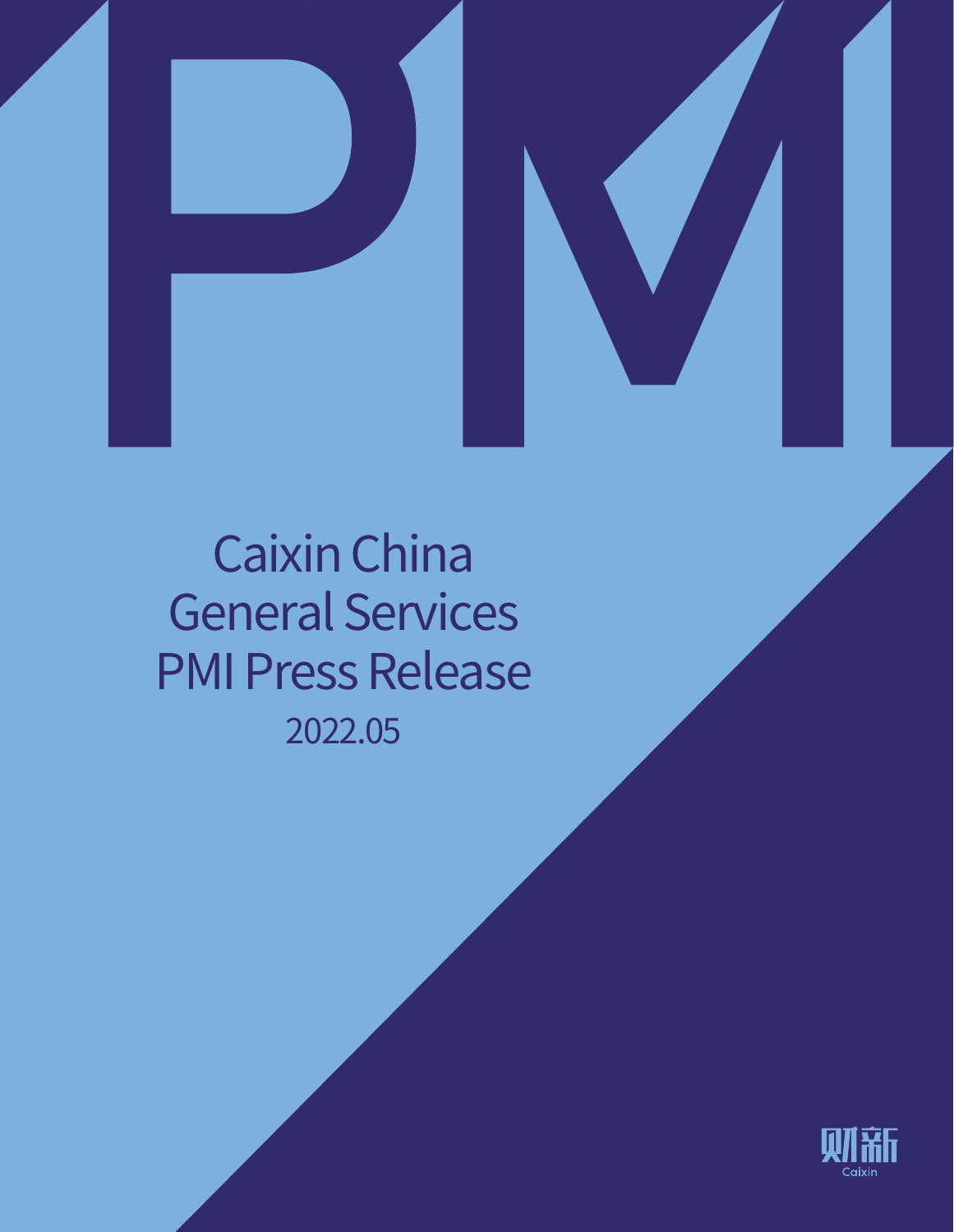Embargoed until 0945 CST (0145 UTC) 6 June 2022

### **Caixin China General Services PMI ™**

Business activity continues to fall markedly in May

Latest PMI data indicated that China's service sector experienced further marked declines in business activity and new orders in May due to measures to contain the recent uptick in COVID-19 cases. That said, rates of reduction were not as severe as those seen in April. Nonetheless, companies continued to trim their staffing levels, while ongoing disruption to business operations drove a steeper increase in backlogs of work. Prices data showed that average input costs rose at a softer pace, while prices charged by services companies rose only slightly.

Business expectations regarding the 12-month outlook for output improved in May, picking up to its highest for three months, with a number of firms hoping for a strong recovery once the virus is contained and restrictions are lifted.

The seasonally adjusted headline Business Activity Index rose from a 26-month low of 36.2 in April to 41.4 in May, to signal a third successive monthly decline in service sector business activity in China. Although not as sharp as that seen in April, the pace of reduction was nonetheless the second-sharpest seen since February 2020, during the initial phase of the COVID-19 pandemic. Companies continued to note that operations were heavily impacted by pandemic-related restrictions, which included temporary closures and limiting mobility.

Total new business fell for the fourth month in a row in May. The rate of reduction eased from April's 26-month record but remained sharp overall. Panel members continued to cite the impact of COVID-19 restrictions on client numbers and overall demand conditions when explaining the latest fall in sales. At the same time, new business from abroad also fell at a softer, but still marked rate midway through the second quarter.

Lower operational requirements led to a further drop in service sector employment in May. Though modest, the rate of job shedding was the quickest seen for 15 months. Meanwhile, ongoing disruption to operations led to a sustained increase in outstanding business. The rate of backlog accumulation was in fact the steepest seen since February 2020, albeit moderate overall.

Average input costs faced by service providers in China increased again in May. That said, the rate of inflation moderated to a nine-month low. Higher cost burdens were often linked to greater prices for labour, raw materials, food, energy and transportation. Companies passed on some of these additional costs through to clients in the form of higher output charges. Though only slight, the uptick in fees contrasted with a decline during April.

When assessing the 12-month outlook for business activity, services companies remained largely upbeat in May. The degree of positive sentiment was the strongest seen for three months, largely due to hopes of a strong recovery once the pandemic is brought under control and market conditions normalise. That said, overall optimism remained below the long-run series average.

#### **China General Services Business Activity Index**

 $sa$ ,  $>50$  = growth since previous month



#### Key findings:

Services activity falls at softer, but still sharp rate amid COVID-19 restrictions

Drop in overall new work moderates

Input cost inflation eases to nine-month low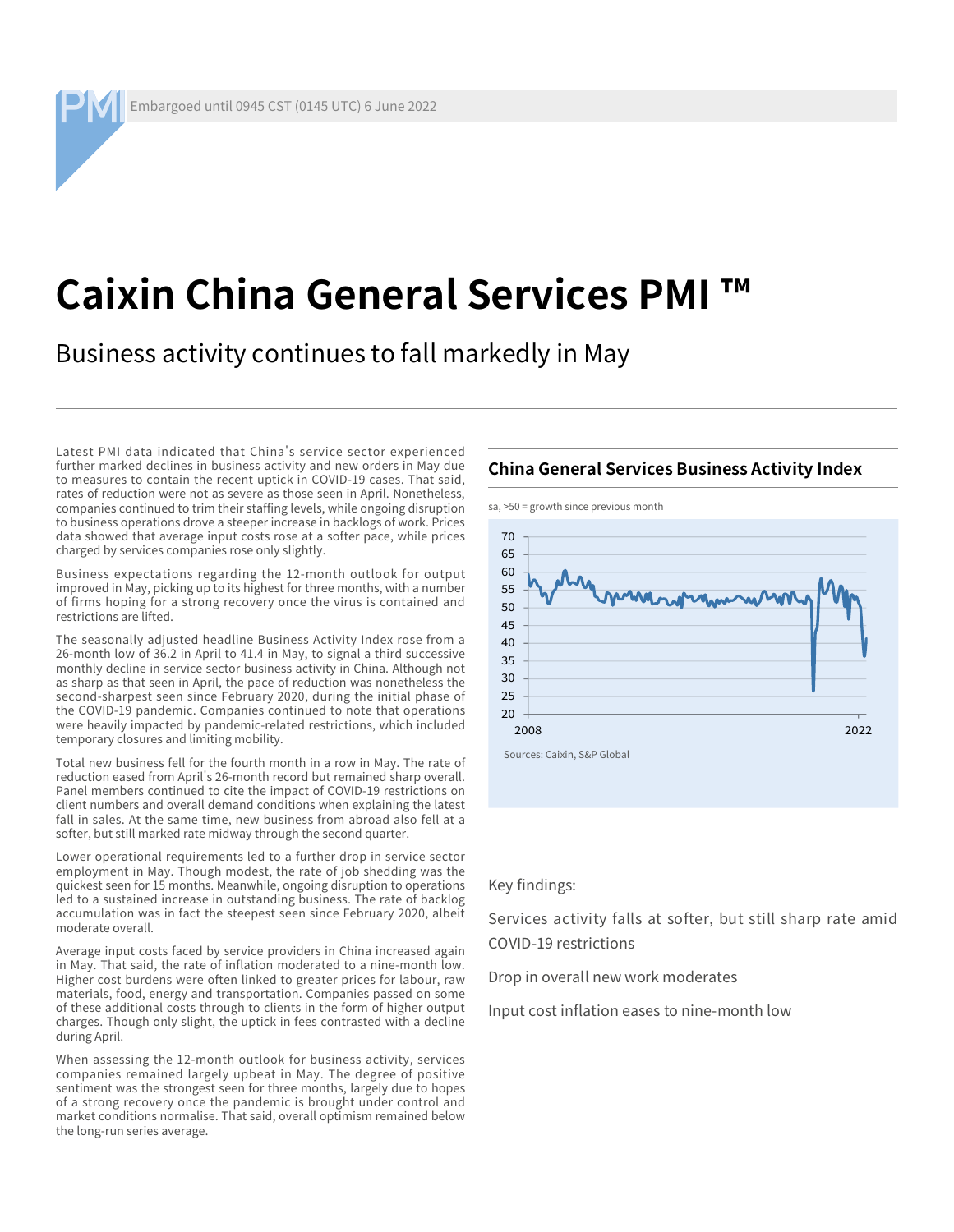则乱

#### **New Business Index**



#### **Employment Index**



Commenting on the China General Services PMI ™ data, Dr. Wang Zhe, Senior Economist at Caixin Insight Group said:

*"The Caixin China General Services Business Activity Index (services PMI) came in at 41.4 in May, up from 36.2 the previous month. May's reading was the second lowest since February 2020 as China's Covid-19 epidemic still weighed heavily on services activities.* 

*"Both supply and demand in the services sector shrank further. The services PMI and the gauge for total new business in May both rose from April's recent lows, but the May readings were still well below 50. That shows local Covid outbreaks were still hurting the services sector. Due to the effects of epidemic control measures, especially travel restrictions, the gauge for new export business remained in negative territory for the fifth straight month.*

*"Services employment contracted. Unlike the slower rates of decline in services demand and supply, the measure for employment in May fell further to its lowest since February 2021. The employment measure has remained in contractionary territory since the beginning of this year. The impact of the epidemic has hit the labor market. Enterprises weren't much motivated to increase hiring. As a* 

*result, outstanding business in the services sector grew further.*

*"Input costs and prices charged in the services sector rose. The measure of input costs remained in expansionary territory for the 23rd consecutive month. Labor costs and the prices of raw materials, food, energy and freight were relatively high. Enterprises were under higher cost pressure. Prices charged by service providers rose. The gauge of prices charged increased into positive territory, indicating companies passed on a portion of their costs by adjusting services prices.* 

*"Businesses were moderately optimistic. Entrepreneurs overall were still confident that the Covid-19 epidemic will be brought under control, though some remained concerned about a resurgence of Covid-19 in the future."*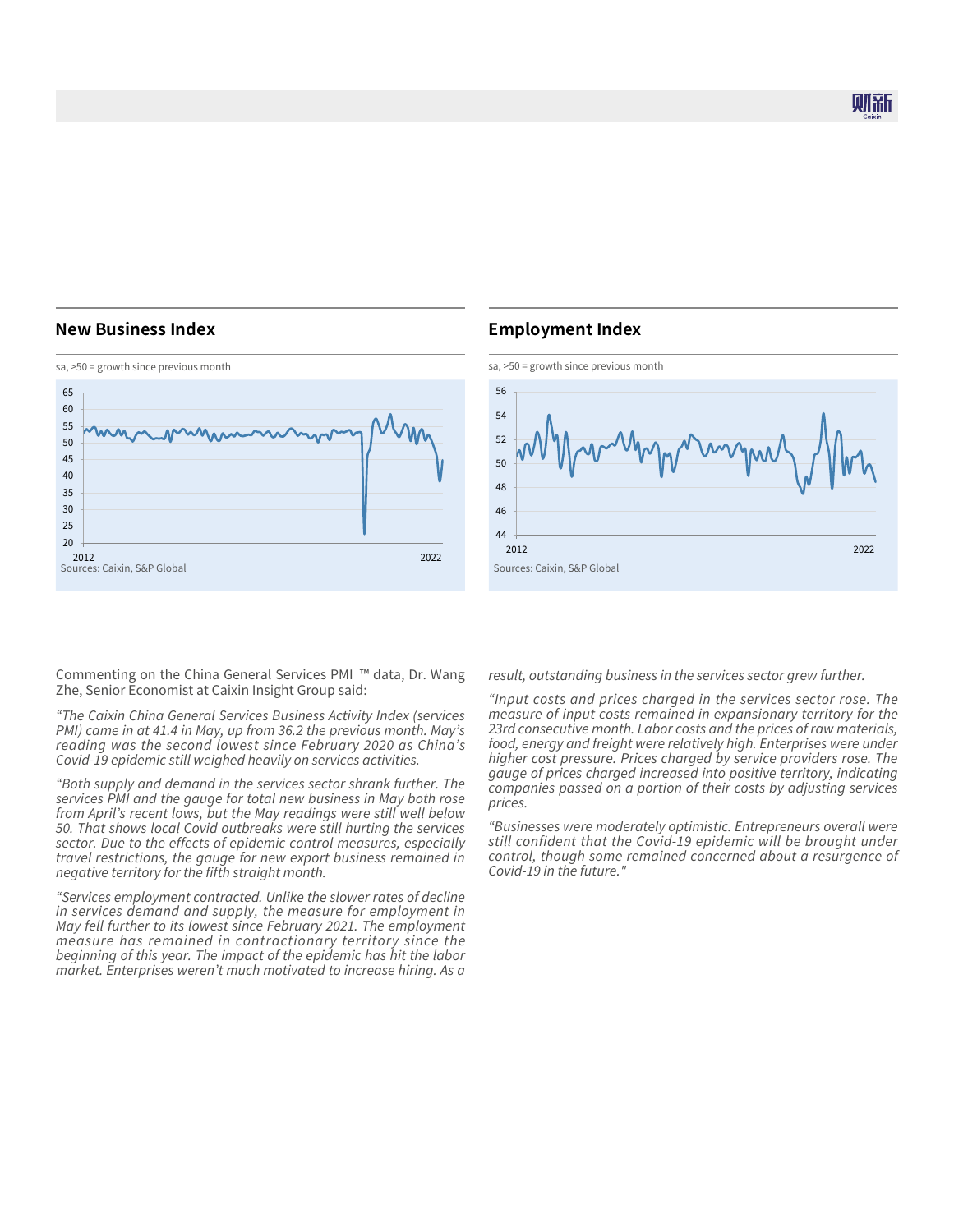Embargoed until 0945 CST (0145 UTC) 6 June 2022

## **Caixin China General Composite PMI**

Composite output falls at softer pace in May

Composite indices are weighted averages of comparable manufacturing and services indices. Weights reflect the relative size of the manufacturing and service sectors according to official GDP data. The China Composite Output Index is a weighted average of the Manufacturing Output Index and the Services Business Activity Index.

At 42.2 in May, the seasonally adjusted Composite Output Index rose from 37.2 in April to signal a softer, but still sharp, decline in overall Chinese business activity. Notably, the rate of contraction was the second-steepest since February 2020, and extended the current sequence of falling output to three months. Sector data showed that rates of reduction moderated across both the manufacturing and service sectors, with the latter seeing the steeper rate of decline overall.

Total new orders meanwhile fell solidly, albeit with the rate of decline the softest for three months. Composite employment fell at a pace that, while modest, was the quickest seen since February 2021, with both manufacturers and service providers noting slightly quicker falls in headcounts during May.

Overall, inflationary pressures softened in May, with average input costs rising at the slowest rate since February, while prices charged fell slightly for the second month running, driven by price discounting at manufacturers.

#### **Comment**

Commenting on the China General Composite PMI ™ data, Dr. Wang Zhe, Senior Economist at Caixin Insight Group said:

*"In May, the Caixin China General Composite PMI came in at 42.2, up from 37.2 the previous month. May's reading was its third lowest since 2005, after those of February 2020 and April 2022. The pandemic weighed on supply as well as domestic and overseas demand. Employment weakened further. Outstanding business grew. And business costs remained high.*

*"Overall, in May, local Covid outbreaks continued and manufacturing and services activity improved slightly, but continued to contract, with services hit harder. Demand was slightly stronger than supply. The fallout from the epidemic on market supply and demand has been transmitted to the labor market, which is deteriorating at a faster pace in both the manufacturing and services sectors. Disrupted supply chains and longer logistics delivery times have yet to improve. Businesses remained under great cost pressure.* 

*"The damage from the latest wave of domestic outbreaks may surpass that of 2020. It's necessary for policymakers to pay closer attention to employment and logistics. Removing obstacles in supply and industrial chains and promoting resumption of work and production will help to stabilize market entities and protect the labor market. Also, the government should not only offer support to the supply side, but also put subsidies for people whose income has been affected by the epidemic on the agenda."*



### **China General Composite Output Index**

**Index by sector**

 $sa$ ,  $>50$  = growth since previous month





Services Business Activity / Manufacturing Output